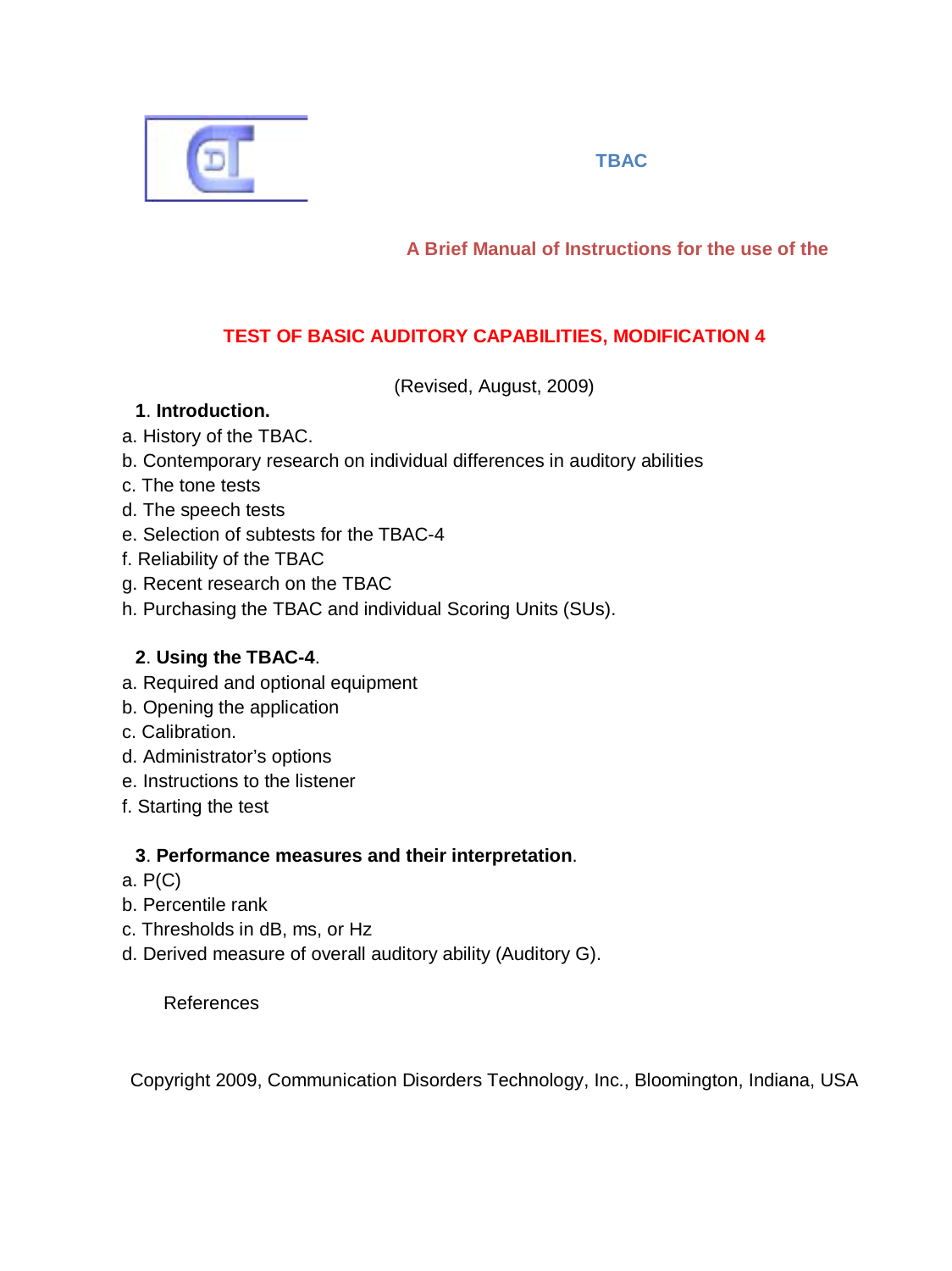### *1. Introduction.*

*a. History of the TBAC.* The original Test of Basic Auditory Capabilities (TBAC) was developed in the early 1980's as an off-shoot of a program of studies of auditory pattern discrimination. Those studies were conducted by Chuck Watson and colleagues at the Central Institute for the Deaf in St. Louis and at the Boys Town Institute for Communication Disorders in Children in Omaha (now the Boys Town National Research Hospital).

The primary reason for developing this test battery was that individual differences in the ability to detect or discriminate changes in complex auditory stimuli, such as sequential tonal patterns, or in "profiles" (complexes consisting of multiple simultaneous tones studied intensively by David Green (1987) and colleagues) had been found to be unexpectedly large. Thresholds in dB, Hz or milliseconds for the discrimination of complex sounds were often found to be not only many times larger, but far more variable among listeners, than were those for the detection or discrimination of simpler sounds, as, for example, the individual tone pulses so commonly used in earlier auditory research. Smaller individual differences among so-called "normal hearing listeners" had previously been written off as largely matters of measurement error, or the unreliability of the test procedures. With the more complex stimuli, these differences were not only larger, but were found to be reliably measureable characteristics of individual listeners.

Many investigators, studying a variety of complex sounds, had reported that the range of individual differences among their listeners was often as large as the effects they were attempting to study. After repeated reports of that sort, we decided to develop a test battery for the explicit study of the ways that individuals differ in their auditory abilities. While there had been earlier studies of individual differences in auditory abilities, none had been conducted since the advent of Signal Detection Theory (Green and Swets, 1966). The older studies were designed without recognizing the need to control the effects of response bias, or to provide discrete measures of bias and sensitivity. In other words, previous test batteries had generally employed "criterion confounded methods." Whether this in fact made a great difference in the measurements obtained may reasonably be questioned, nevertheless the potential value of criterion-controlled methods was one of the motivations that led to the development of the TBAC. Following some preliminary work with a 28-subtest battery (Johnson, Watson and Jensen, 1987) the first version of the TBAC was recorded, a battery with eight subtests, six using single tones or tonal patterns and two with speech sounds. The Johnson et al. study had demonstrated that individual listeners often have specific areas of excellent or poor auditory acuity (as on all the tests involving frequency discrimination) but their work also showed that much larger numbers of listeners (than the 24 tested in that study) needed to be included, if auditory abilities were to be identified by means of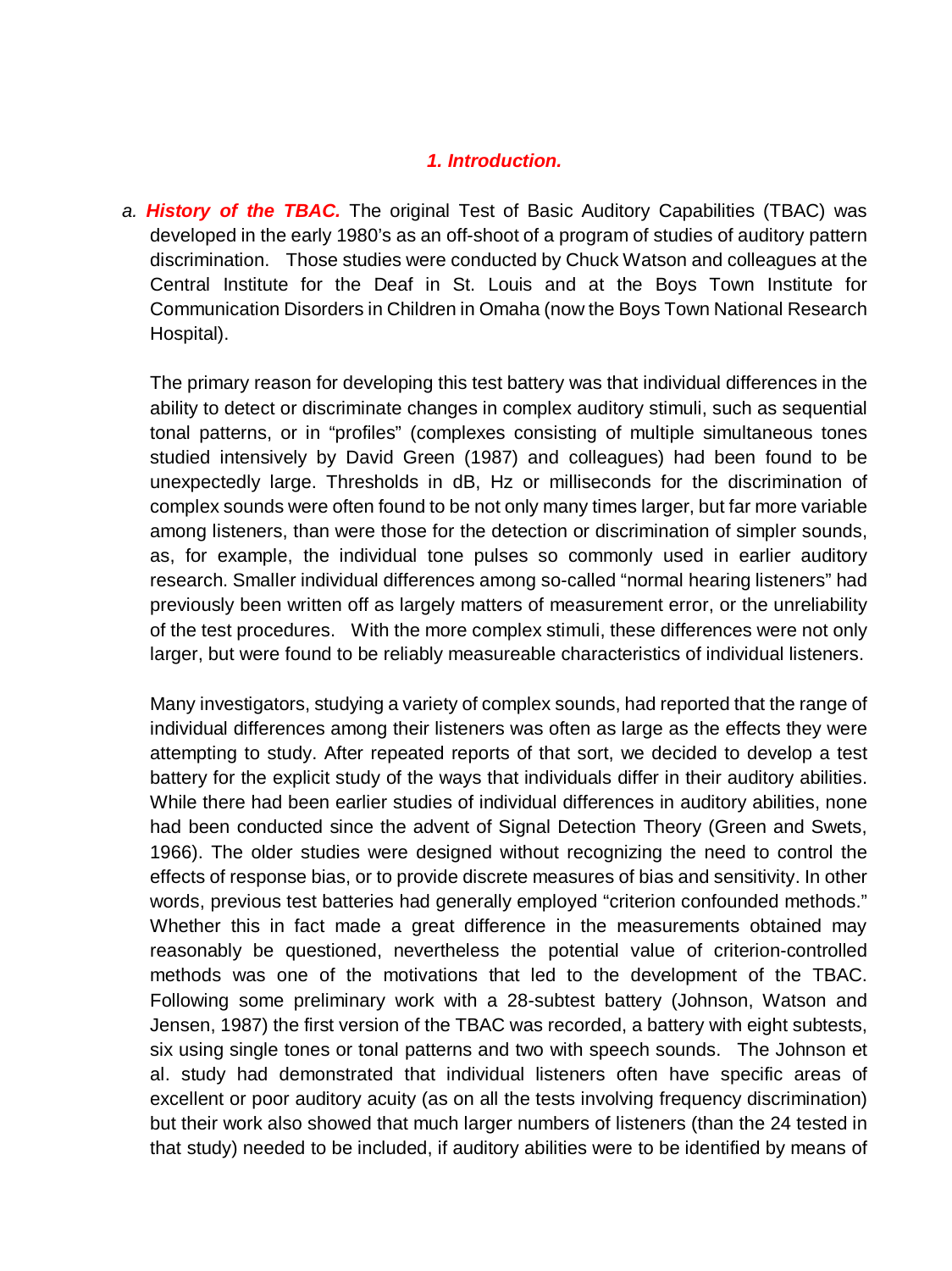contemporary multivariate statistical techniques (e.g. factor analyses, structural equation modeling).

- *b. Contemporary research on individual differences in auditory abilities.* While the TBAC was originally developed to simply document the range of auditory abilities on a somewhat arbitrarily selected set of auditory tasks, recent test-battery research has taken a more principled approach. It has been motivated by three basic questions: 1) Are there discrete auditory abilities? 2) If so, what are they? And 3) If there are discrete auditory abilities, how are they distributed in populations of normal-hearing and hearing-impaired adults. An additional question that has been addressed by test-battery research has concerned the inter-relation among the various auditory abilities, particularly that between measures of temporal and spectral acuity, and the ability to understand speech. These topics are discussed at length in articles listed in the reference section of this manual. In brief, it has been shown that there may be at least four discrete auditory abilities (see Figure 1 below, from Kidd et al., 2007), plus a general auditory ability ("Auditory G"), all of which were found to vary independently of general intelligence (IQ), in a population of healthy young adults. It has also been found that measures of spectral and temporal acuity obtained with laboratory test sounds are very poor predictors of speech recognition under difficult listening conditions. Instead, listeners appear to have varying levels of the ability to recognize familiar sounds (speech or environmental sounds) on the basis of partial information (as, when masking noises obscure some portions of the stimuli).
- c. *The tone tests.* Since it is well established that listeners make use of subtle spectral and temporal properties to identify sounds and sound sources, both speech and nonspeech, the tests should include measures of temporal and spectral acuity, using both simple and complex sounds. Therefore tests 1-3 measure the abilities to discriminate single tones on the basis of frequency, duration and intensity. Tests 4-6 measure what may be considered to be higher-level abilities, in the sense that they place greater demands on selective attention and memory than do single-tone tests. The fourth test measures the ability to detect changes in the rhythm of a four-pulse series, the fifth the ability to detect the presence of an extra tone in the temporal middle of a one-half-second (word length) ten-tone pattern, while the sixth test requires that the listener discriminate between four-tone sequences on the basis of the order of the middle two tones, either high-low, or low-high. The frequency for these tests, or the mean frequency, is 1000 Hz, chosen because it is toward the middle of the spectrum of audible frequencies, it is less likely than much higher or lower frequencies to be distorted by reproduction technology, and it is low enough to be audible to most listeners with mild–to-moderate sensorineural hearing loss.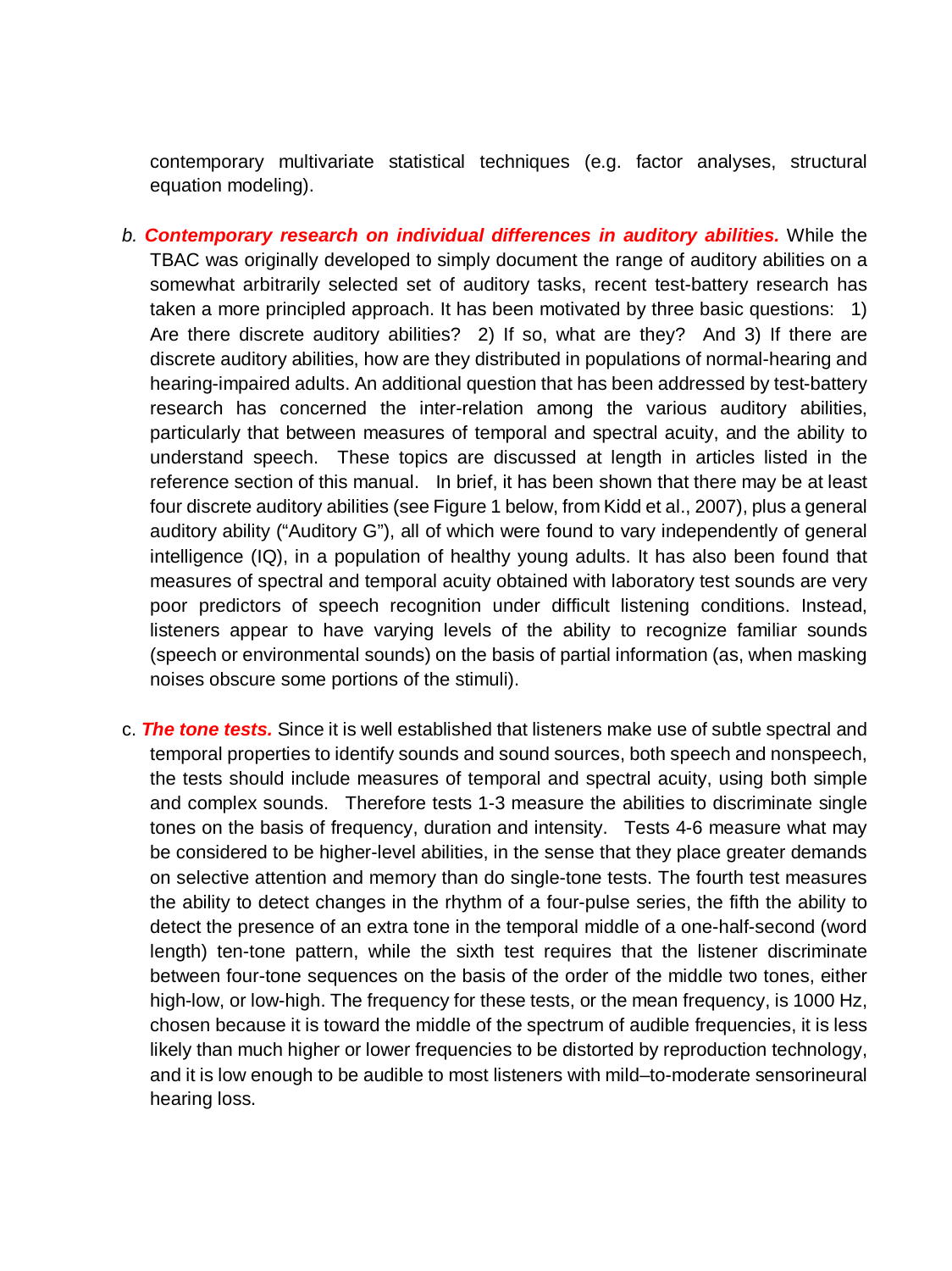- *d. The speech tests.* The first of the two speech tests (test No. 7) is modeled on the final tone test (test No. 6), in that four syllables are presented, /fa/ta/ka/pa/, and the listener's task is to discriminate between the syllable sequences on the basis of the order of the middle two syllables, either /ta/ka/ or /ka/ta/. This task is made more difficult by reducing the duration of the vowel  $(\alpha)$  in the sequences. The second speech test (subtest No. 8) requires that the listener select from among three alternative syllables the one that was presented in a noisy background. Note that the TBAC, Modification 4 (hereafter, the "TBAC-4") employs a considerably more reliable syllable test than did the original TBAC, as discussed in a later section.
- *e. Selection of Subtests for the TBAC-4.* The tests just described were included in the TBAC-4 battery because they each load strongly on one among the four auditory abilities described by Kidd et al. (2007), and also because they jointly provide a reliable estimate of the General Auditory Ability  $(G_A)$ . The discrete ability that is not well estimated by any of the eight TBAC-4 subtests is that associated with the detection of the depth of modulation of samples of sinusoidally amplitude modulated (SAM) noises. SAM tests were not included in this battery, as it was already slightly over an hour in length, and because several of the tests that are included clearly place strong demands on the listeners' temporal acuity. SAM tests may be added to later versions of the TBAC if there is sufficient interest in including those measures.
- *f. Reliability of the TBAC*. The TBAC has excellent psychometric reliability, given that it has relatively few trials on each of the individual subtests. Christopherson and Humes (1992) examined the reliability of the original eight TBAC subtests. The original TBAC was administered multiple times to the same listeners and was found to be reliable; Cronbach's alpha values were above 0.7 for all but the Syllable Identification subtest, which had a value of 0.58 (note that for this reason the original syllable identification task has been replaced with a much more reliable syllable subtest in the present battery). Performance on all subtests changed little over six repeated administrations of the TBAC. The reliability of all subtests was estimated a second time by Kidd, Watson and Gygi (2007) as part of a study of individual differences in auditory abilities, in which 338 listeners were tested on the original TBAC tests, plus eleven additional subtests that were added to the battery. Kidd et al., estimated reliability by means of a split-half procedure, rather than the repeated-test metjhod used by Christopherson and Humes. Utilizing a resampling strategy (Good, 2006), correlations for 1000 randomly selected pairs of split halves were computed for each subtest, and reliability was computed using the Spearman-Brown prediction formula applied to the mean of that sample of 1000 correlations. The results are shown in Table 1.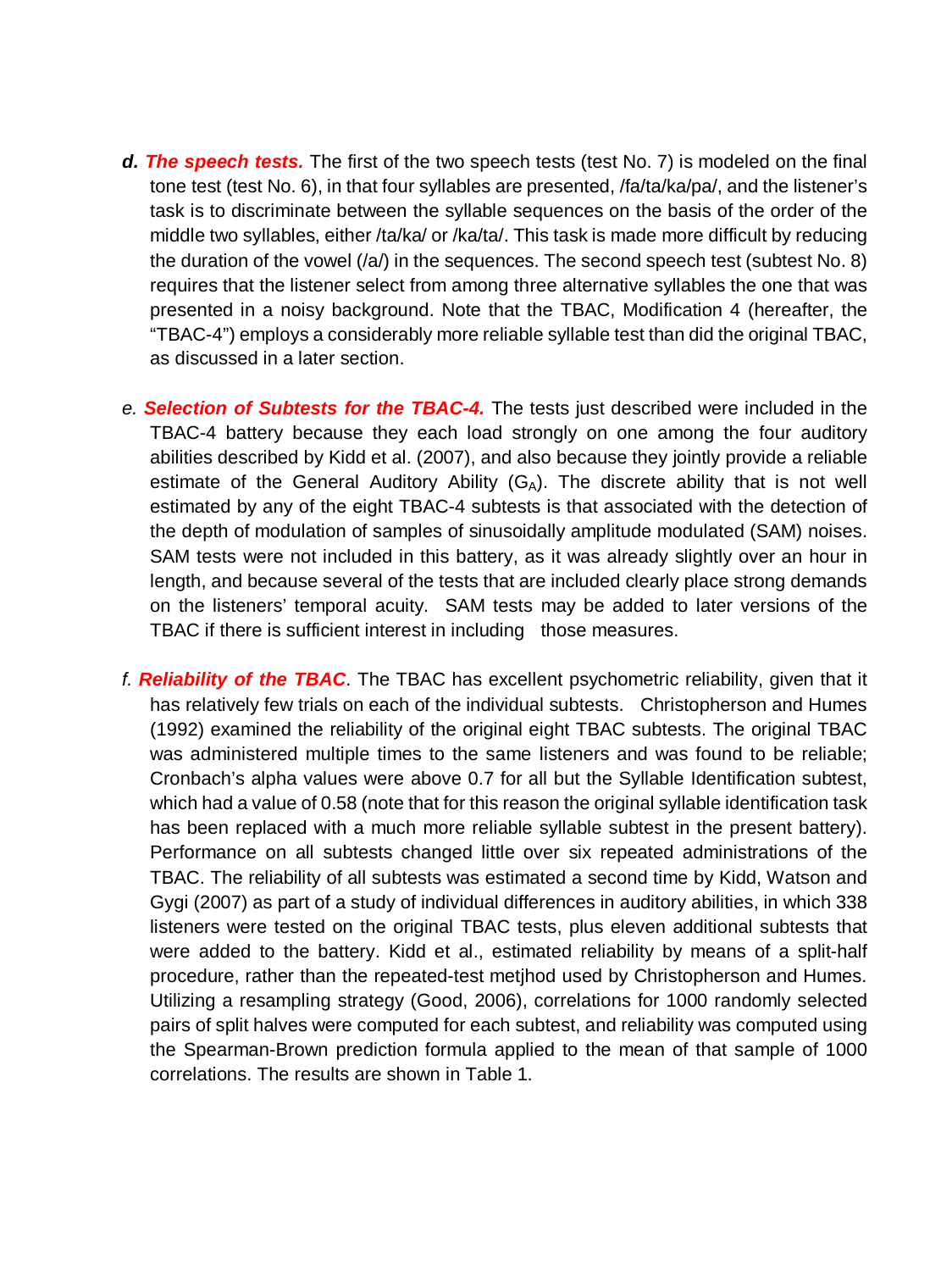Consistent with the findings of Christopherson and Humes, reliability coefficients for all of the first eight subtests were above 0.7, again with the exception of the Syllable Identification subtest. Reliability for the newer subtests were in the same range, with only three of the subtests falling below 0.7 (with the lowest coefficient at 0.501 for the original TBAC Syllable Identification test). Because of the relatively low reliability of the original Syllable Identification test, it was replaced in the TBAC-4, by the "Non-word test" from the TBAC-E battery (here re-named the Syllable Recognition Test), for which the coefficient of reliability was 0.787. Thus, the reliability coefficients of all TBAC-4 subtests are quite high, given their relatively brief durations. As with many behavioral measures, performance on these tests may be influenced by factors other than the abilities they were designed to estimate (such as extreme deficits in general intelligence, low motivation, fatigue, etc.).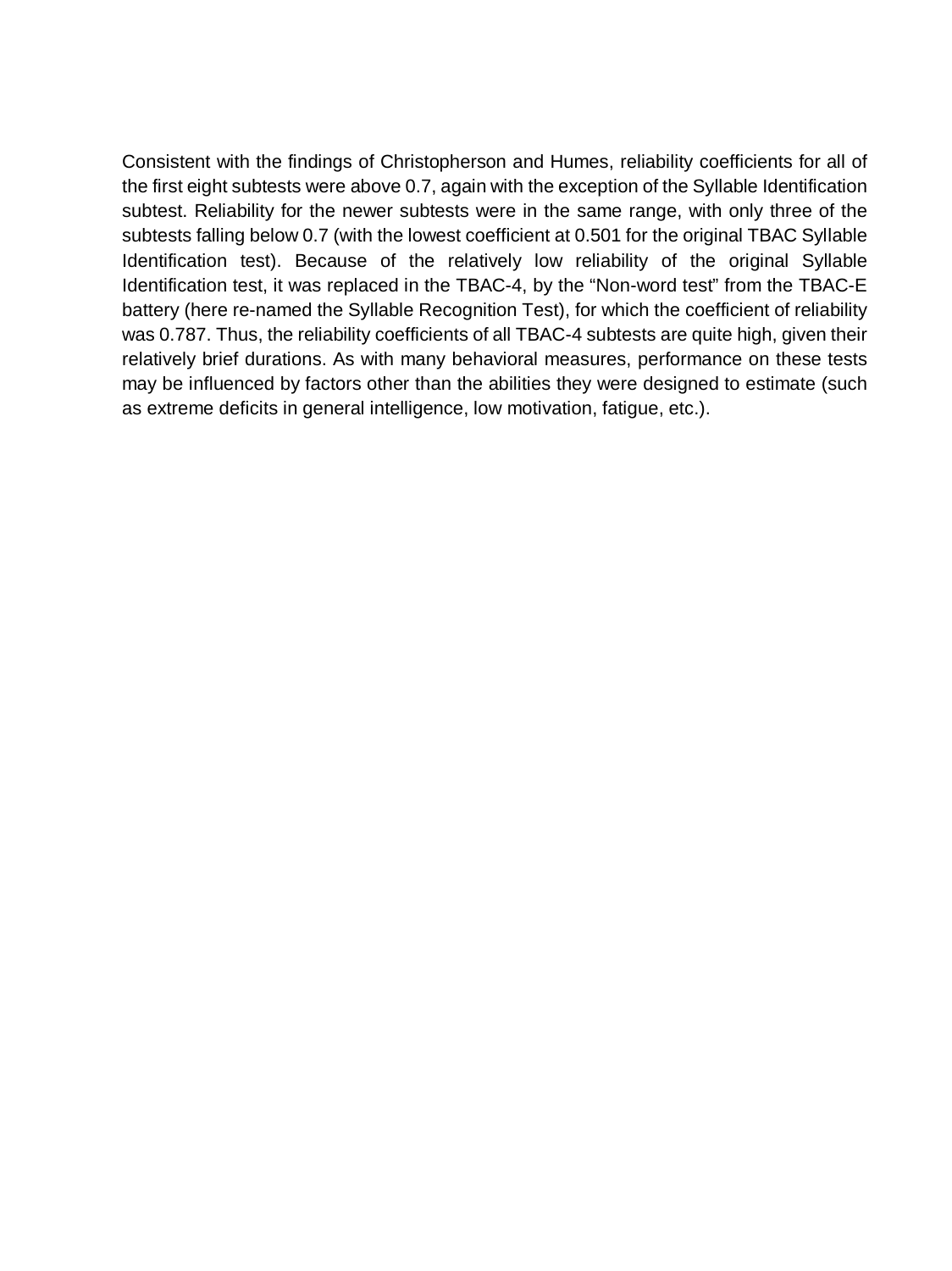Table 1. Split-half reliability coefficients for the 19 subtests in the expanded TBAC, including the eight tests from the original TBAC and eleven tests added by Kidd, Watson and Gygi (2007).

| <b>Subtests in original TBAC</b> | <b>Reliability</b> |
|----------------------------------|--------------------|
| Pitch*                           | 0.819              |
| <b>Loudness</b>                  | 0.878              |
| <b>Duration</b>                  | 0.755              |
| <b>Pulse train</b>               | 0.816              |
| <b>Embedded tone</b>             | 0.723              |
| <b>Temporal Order (tones)</b>    | 0.807              |
| <b>Syllable Sequence</b>         | 0.766              |
| Syllable Identification          | 0.501              |

| <b>Subtests added in TBAC-E (expanded)</b> | <b>Reliability</b> |
|--------------------------------------------|--------------------|
| <b>Rippled Noise</b>                       | 0.759              |
| SAM Noise, 20 Hz                           | 0.815              |
| SAM Noise, 60 Hz                           | 0.702              |
| SAM Noise, 200 Hz                          | 0.717              |
| Gap Discrimination                         | 0.560              |
| <b>Gap Detection</b>                       | 0.612              |
| <b>Nonword Recognition (CVC syllables)</b> | 0.787              |
| Word Recognition                           | 0.635              |
| Sentence Recognition                       | 0.795              |
| <b>Environmental Sound Recognition</b>     | 0.827              |

\*Subtests in bold font are those included in the TBAC, Mod.4.

The reliability of repeated administrations of the tests and the stability of mean performance, as shown by Christopherson and Humes, suggests that greater reliability than that reported in Table 1 could be achieved, if desired, by simply giving an individual test 2-3 times and computing the mean score. It should be noted, however, that this version (TBAC-4) does differ from the earlier tests in that trial-by-trial feedback is presented to the listeners. It is thus possible that on repeated administrations the listeners might begin to learn the sequences of correct responses, on the basis of that feedback. Versions of the test without trial-by-trial feed back can be provided.

*g. Recent Research on the TBAC.* The bar graph in Figure 1 shows the results of a factor analysis applied to the 19 subtests of the expanded TBAC-E battery (the tests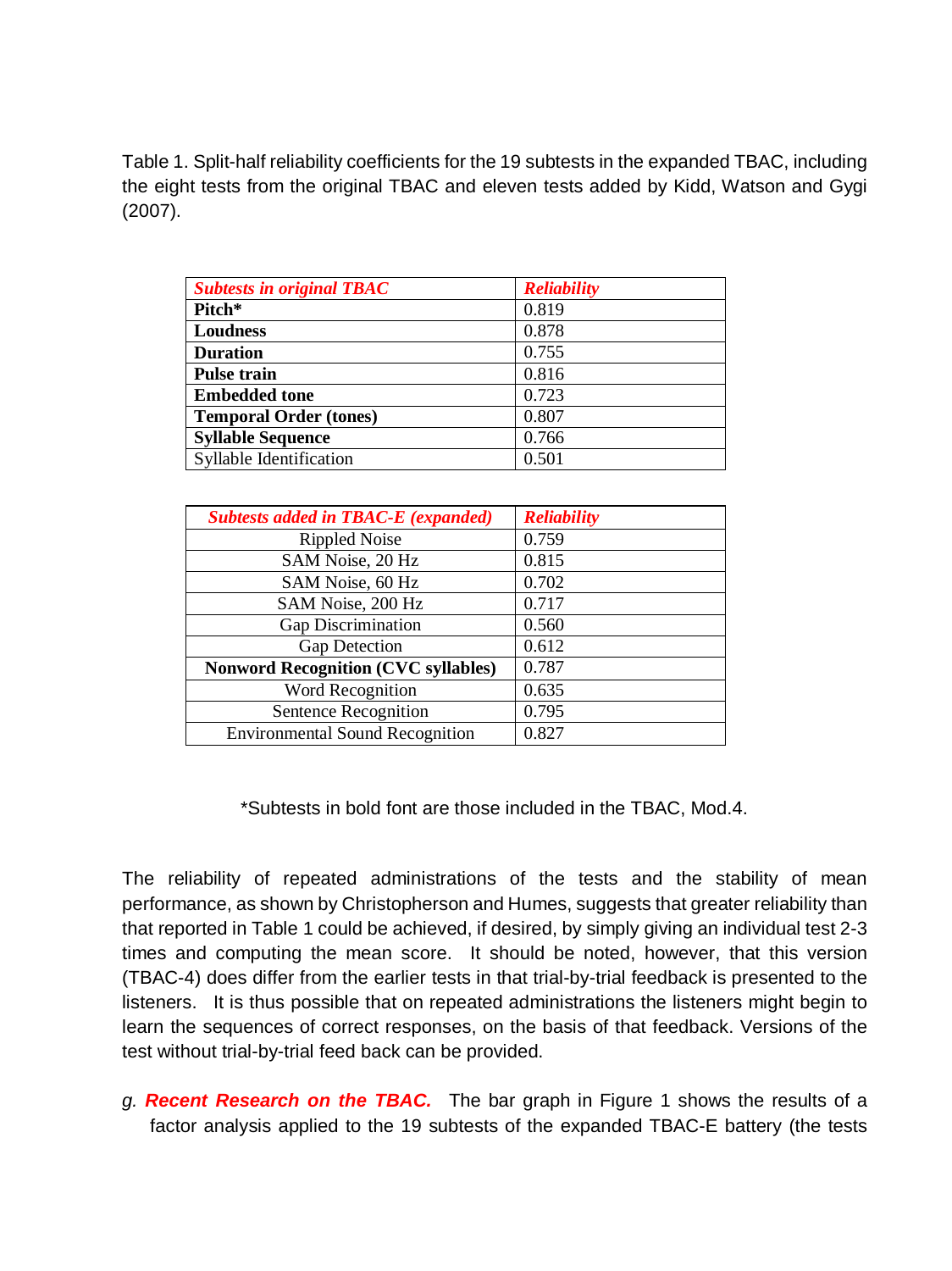shown in Table 1). This figure shows the factor loadings of each subtest on each of four factors, or underlying auditory abilities. These four abilities, together with the General Auditory Ability ("Auditory G" or  $G_A$ ) discussed in the following paragraph, provide a reasonable account of performance on the nineteen subtests of the expanded TBAC battery used by Kidd et al. (2007). In this figure the tests are grouped on the basis of the single factor on which each test had the highest loading, and are ordered within each factor by the strength of those loadings. Note that most tests have from small to fairly strong loadings on more than one factor. In other words, performance on each test appears to be influenced by more than one underlying ability, although a few tests come fairly close to being "pure" measures of a single factor. Among the original eight TBAC subtests, Intensity and Duration fall in Factor 1 (consistent with that factor representing sensitivity to total stimulus energy). The original Syllable ID test also falls in that factor, but it has a moderately strong secondary loading on the Familiar Sounds Factor, which includes most of the other speech recognition tasks and also a test of the ability to identify common environmental sounds. This, along with its relatively low reliability, suggested that the original Syllable ID task (test items like, "you will mark *ooz*, please," presented in cafeteria noise) was not a particularly good general test of speech recognition. The several other speech tests in the TBAC-E are both more reliable and more highly correlated with each other. One of those tests, that requires CVC identification in a Gaussian noise background (labeled "NonWords" in Figure 1) has replaced the older TBAC Syllable ID test in the TBAC-4. The Pitch-Discrimination, Temporal-Order-for-Tones, Embedded-Tone and Syllable- Sequence tasks all fall in the factor labeled "Pitch and Time." The common element among these tasks is that they all require listeners to detect spectral or temporal changes in relatively unfamiliar laboratory-generated sounds. (It might seem that the syllable sequence task is a familiar one, but the way that task is made difficult is by deleting temporal segments of the /a/ vowel, in the /fa/ta/ka/pa/ sequences, in order to make the order of the syllables more difficult to recognize. This manipulation yields rapid sequences that have a very unnatural quality, as can be verified by listening to them.) As mentioned earlier, the Amplitude Modulation factor is not included in the TBAC-4.

Kidd et al. (2007) examined several structural-equation models as candidate explanations of the performance of 338 college-age listeners with normal audiograms on the 19 subtests in the TBAC-E battery. The best fitting of these was a model that assumes performance on each of the tests to be accounted for by a specific combination of the four discrete auditory abilities (Fig. 1), plus some level of influence of a general auditory ability, or "Auditory G". Auditory G accounts for about as much variance as do the four individual auditory abilities. It should also be emphasized that these listeners' general intellectual abilities were estimated from their Scholastic Aptitude Test (SAT) scores (Math and Verbal) and that *those measures accounted for little or no variation in*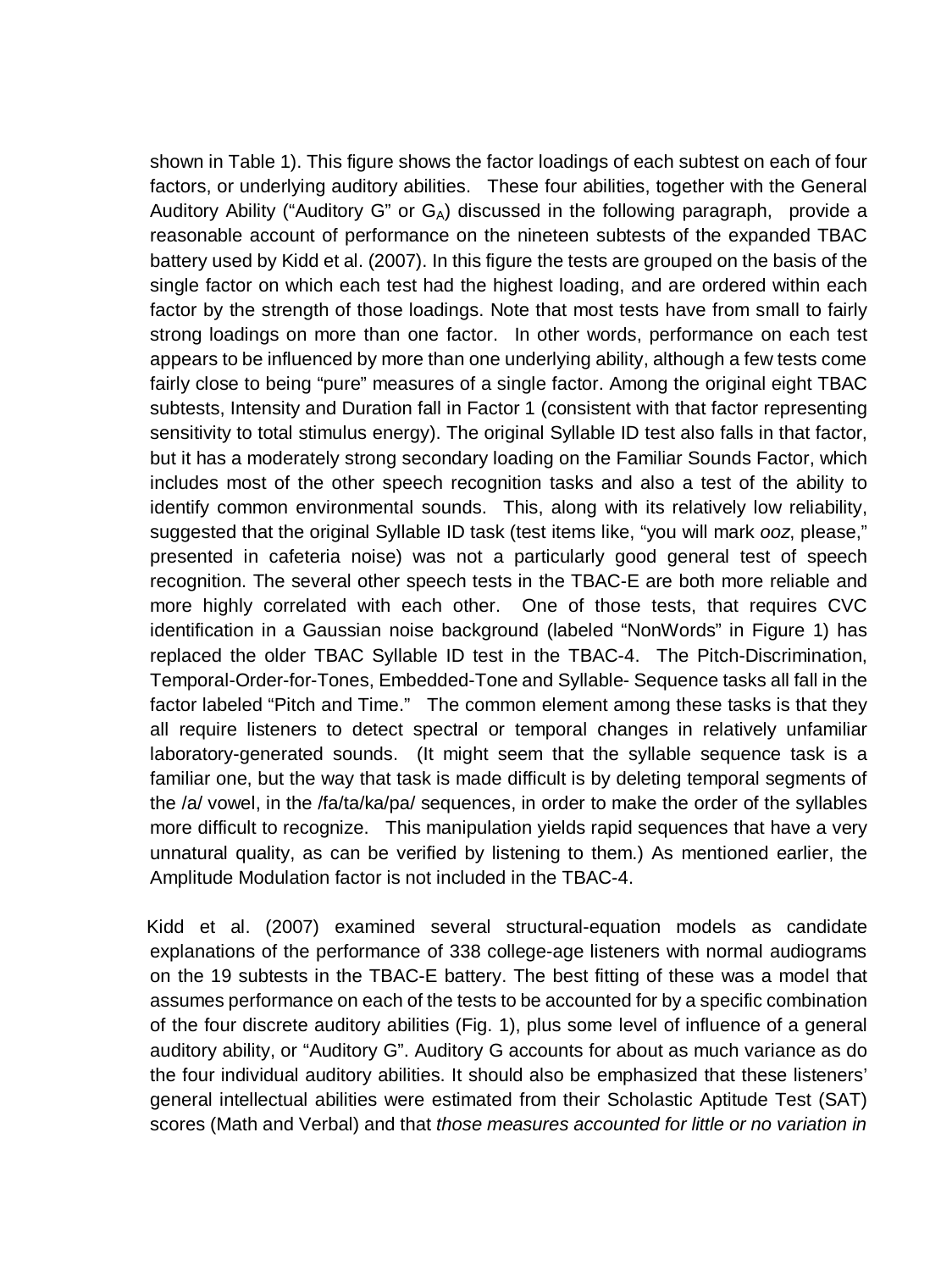*the TBAC scores*. Since it has recently been shown that SAT scores provide reasonably reliable estimates of full-scale IQ (Frey and Detterman, 2004; Beaujean et al., 2006) this supports the hypothesis that both general and specific auditory abilities have little or no association with (are statistically independent of) general intelligence.



Figure 1. Four-factor analysis of the performance of 338 college students with normal audiograms, on the 19 subtests of the expanded TBAC-E battery (Kidd, Watson and Gygi, 2007).

*h. Purchasing the TBAC and individual Scoring Units (SUs).* Go to the CDT purchasing page at **<http://www.comdistec.com/new/catalog.html>**. On that page you will be able to purchase the TBAC software and additional Scoring Units, using either a major credit card or PayPal. After you have made your purchase, you will be sent instructions for downloading the TBAC.

Eight Scoring Units are included with the TBAC software. Additional units are available at \$4.00 each. When the TBAC is administered to one or more subjects (depending on the number of scoring units purchased) the results are uploaded (anonymously) to CDT and the scores for each subject are placed on the users C Drive, in a directory called "TBAC\_SCORES." The scores provided in that directory include percent correct on each subtest, the percentile ranking relative to a sample of 340 college students with normal pure-tone audiograms, and an estimate of the listener's threshold in milliseconds, Hz, or dB, as appropriate for each subtest.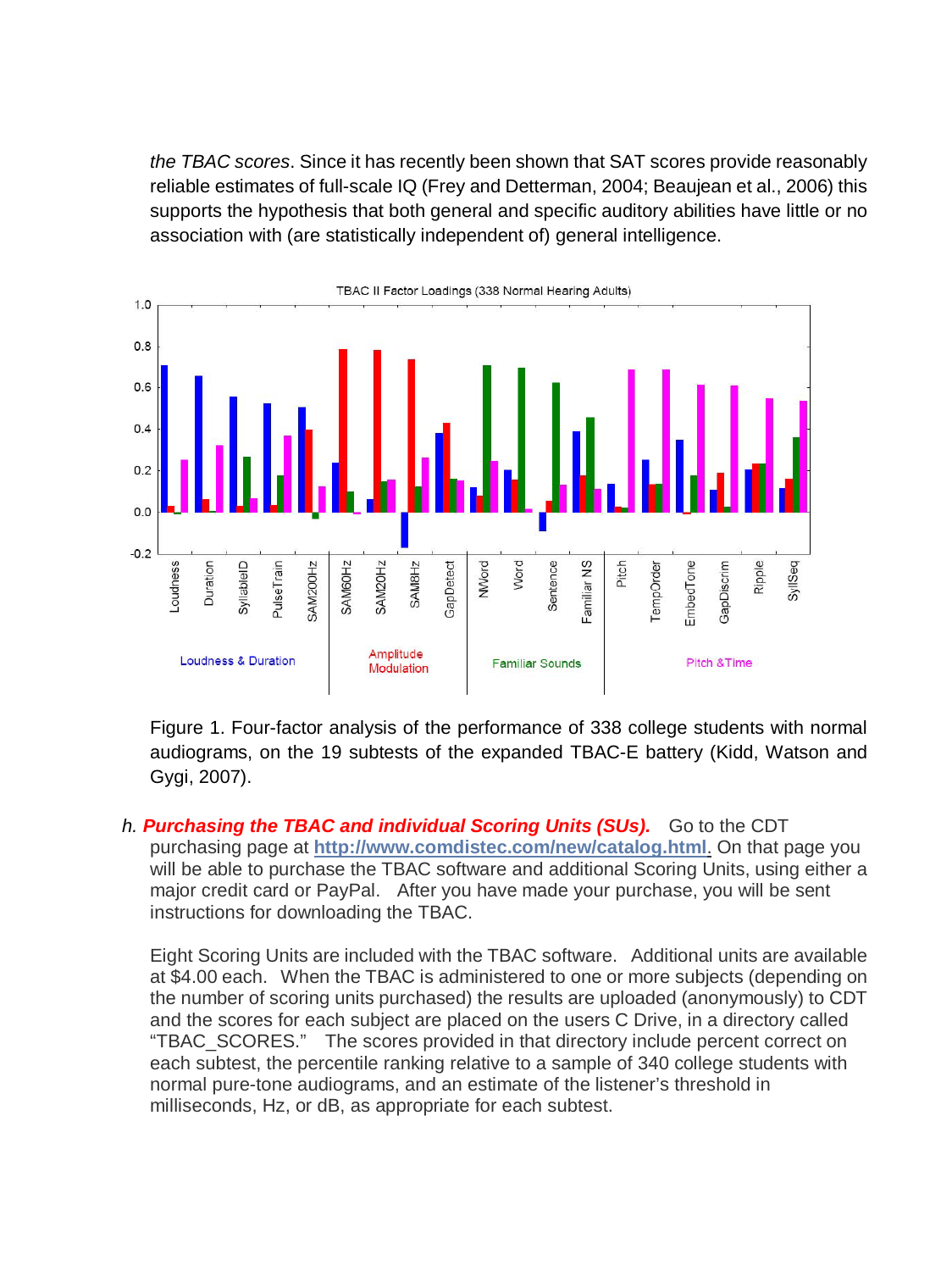## *2. Using the TBAC, Mod.4.*

a. Required and optional equipment. The TBAC is designed to be used with a personal computer running Windows XP. The program occupies 498 megabytes (which is mostly .wav files). A pair of good-quality headphones is also required. Although good results can be obtained without expensive laboratory-grade equipment, lower-quality equipment may introduce sufficient noise or distortion to substantially reduce the reliability of the tests.

Headphones. Circumaural headphones (ones that surround the ear) are recommended to help attenuate distracting sounds. However good-quality supra-aural headphones (which rest on the ear, but do not surround it), such as the Grado SR60 and SR80, can also work well in a quiet environment. Inexpensive earbud headsets should be avoided, but high-quality earbuds that fit snugly in the ear canal can produce good results. Many manufacturers (e.g., Grado, Sony, AKG, Sennheisser) make very good quality headphones for less than \$100.

Sound card. Most popular sound cards from major manufacturers will produce acceptable results. Many computers, however, deliver sound through audio chipsets included on the computer's motherboard. These chipsets can also produce acceptable results, but the likelihood of significant noise or distortion is generally greater with this type of sound system. Many problems can be detected by listening carefully to the recorded sounds (such as the introduction and spoken instructions). If there are audible noises (such as a "hum" or a "hiss"), or if any tones do not sound like single pure tones (e.g. have a buzzing quality) the TBAC results may be compromised. Note: Be sure to turn off any special effects (e.g., reverberation, simulated 3D sound) and set any tone controls or equalization to a neutral position to minimize disparities in the intensities of different frequencies.

b. *Opening the Application*. When the TBAC application is first opened, the name of the administrator of the test battery should be entered in the place provided. After that is done, a window labeled TBAC Settings is displayed. This window provides an opportunity for the administrator to calibrate the level at which the test sounds will be presented and also several options for the conduct of the test, as described in the following sections.

c. *Calibration.* It is possible to use the TBAC with reasonable confidence without calibrating the testing system with a sound level meter and the specific earphones to be utilized, however a band-pass noise is provided for this purpose. The calibration noise is about one minute long and it is initiated from the administrator's console, labeled "TBAC Settings" (right click on the User ID field, prior to starting a test). To turn on the calibration noise, select "*Begin Calibration*." If a sound-level meter is used for this purpose, the level of the calibration noise at the earphone's output should be set to 75 dB, SPL. If calibration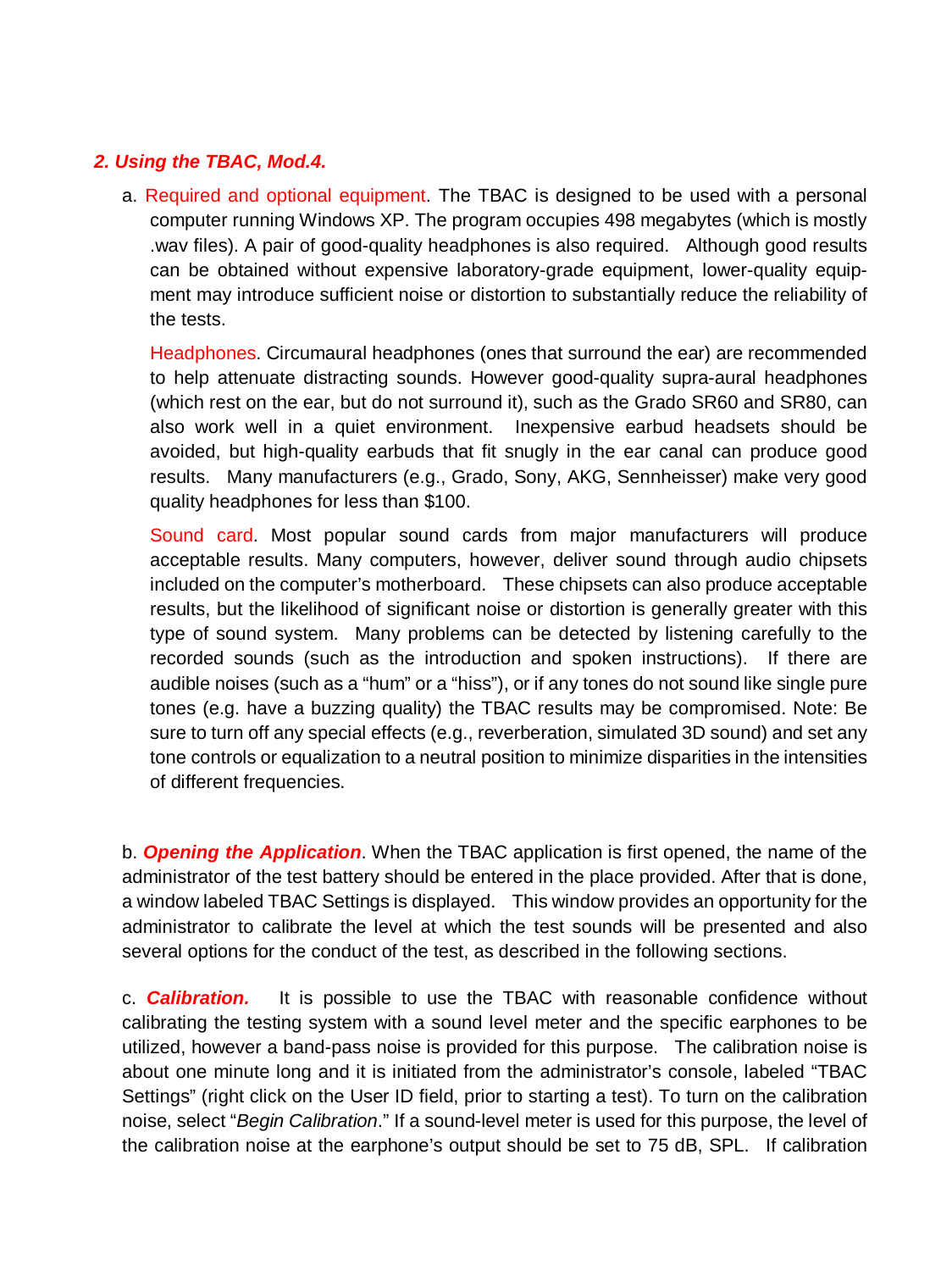equipment is not available, valid and reliable results can still be achieved by instructing a listener with normal auditory sensitivity (no hearing loss) to listen to the calibration noise over earphones and to set the level to, "That which you find comfortable, with the understanding that you will have to hear some very subtle differences between test sounds presented at this level." This instruction is generally successful in convincing listeners to adjust the calibration noise so that sound levels for the test will be in the 60-80 dB range. Throughout that range discrimination performance on tests similar to those in the TBAC tend to be essentially constant for listeners with normal sensitivity. *It is vital that the administrator also listen to the calibration noise at the level selected, if this latter method of selecting the level is utilized. This is necessary in order to avoid the possibility of exposing listeners to excessive sound levels.* 

d. *Administrator's options.* As mentioned in the preceding sections, the window called "TBAC Settings" should be accessed by the administrator prior to starting the TBAC. In this window there are several options available. These are:

1) Choice of whether the TBAC subtests will be automatically presented in their standard order (the default mode), or instead be selected from a menu prior to each test. Click on the option labeled either "System" (no menu), OR "User" (menu display).

2) Trial "Pacing" options. The test trials are either presented automatically three seconds after the listener's response to the previous trial ("System Paced" which is the default mode) , or the trials can be "User Paced", requiring the user to initiate each tiral after responding to the previous trial ; and 3) If the "User Paced" option is selected, either the space bar or a key click can be chosen as the way to initiate each successive trial.

e. *Instructions to the listener.* The TBAC has, from its earliest versions, been almost a "hands-off" test battery, in the sense that recorded instructions are presented to the listener at each step. In the TBAC-4, these instructions have been slightly revised and are augmented with screen messages, but they are very similar to those of the original test. The most distinctive feature of these instructions is that they are very repetitive and listeners often comment that they may not need to be told repeatedly that they must select the "Test sound that is different from the standard, either T1 or T2, on each trial" and that they should select their best guess when they are uncertain. The goal of the TBAC was to create a series of auditory tests on which subjects would never, or hardly ever, become confused about what they are supposed to do. Experience has shown this to have been achieved; only a very few listeners, out of thousands tested, have ever failed to respond to every trial as requested. *Thus the administrator is urged to resist the impulse to skip the instructions and allow the listener to simply begin with the first subtest.* While that can be done, doing so may introduce variance that invalidates the percentile scores and threshold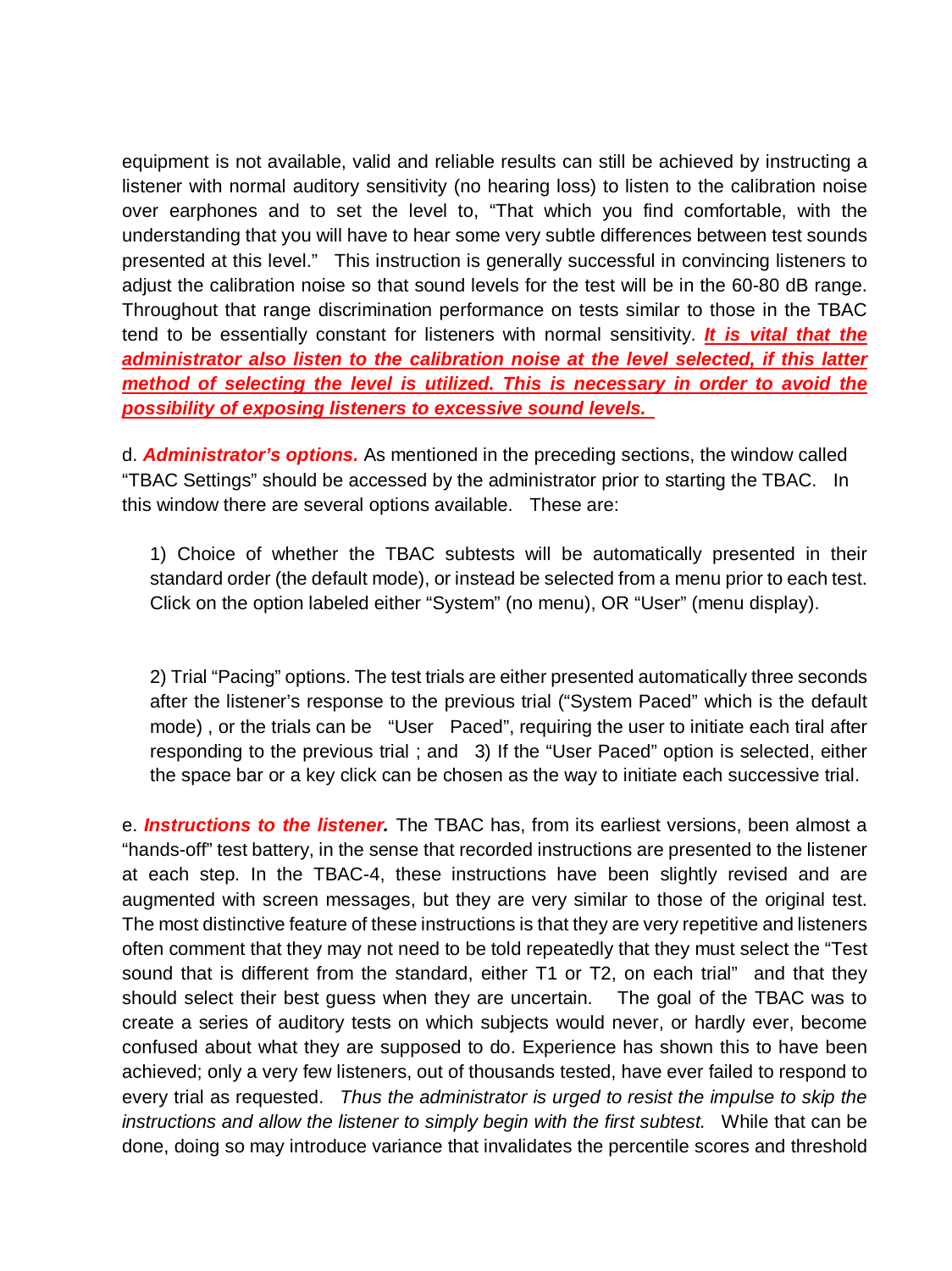estimates provided at the completion of the test battery. These scores are based on a group of 338 young adult listeners who listened to all of the instructions and completed all of the practice trials. Moreover, the good reliability of the tests is likely due, in part, to its "ritualized" format. The listener is introduced to the test structure with the frequency discrimination subtest. Since large changes in frequency are extremely salient to listeners the test procedures are readily learned with that test. All the other tests (except for Subtest 8) use that identical format, and thus the listeners are quite expert at it by the time they complete the first three tests with single tones and are challenged by the more complex sounds in the later subtests. If the administrator feels the need to say something to the listener about the test before it begins, it is usually sufficient to assure them that, although it may seem a bit boring at times, if they try to attend carefully to the sounds that their scores will give them an accurate estimate of their auditory abilities as compared to those of typical young adults with normal auditory sensitivity.

- f. *Starting the test.* After the level has been set, either by use of a sound level meter or by setting it to a comfortable listening level, and the desired options have been selected from the "TBAC Settings" console, click on "Continue". The administrator will then be prompted to enter an identification number for the listener (use of real names is discouraged) and other demographic information including sex, age, known hearing impairment, native language and years of musical training (provision is made for additional optional fields if these are needed for a research application). When that has been done, the test may be started by again clicking Continue, and from that point on it does not require any further intervention, unless the listener (or administrator) decides that he or she does not want to complete the entire battery without a break. This is common, since the total battery requires about an hour and 10-15 minutes, depending on the pacing option selected and the listener's response latencies. The way to pause the test depends on the options selected for its administration. If the "User" Menu option has been chosen, each successive subtest is selected from the subtest list by the user, and thus a pause can be achieved by simply not selecting the next test until the listener is ready to resume. If the "Sytem" (automatic) test sequence option has been selected, it is also easy to pause by simply not responding when the practice screen for the next subtest is presented. When ready to resume, the listener merely has to click on Continue and the instructions will begin for the next subtest.
- **3. Performance Measures and Their Interpretation.** After the test battery has been completed the administrator may request that it, and any other listeners' data files not yet scored, be submitted for scoring. Scoring is accomplished by uploading the data files to the scoring server, which then downloads the scores and other pertinent information. Three scores are presented for each test and the listener may need some assistance in interpreting them. In addition to these scores, a measure of overall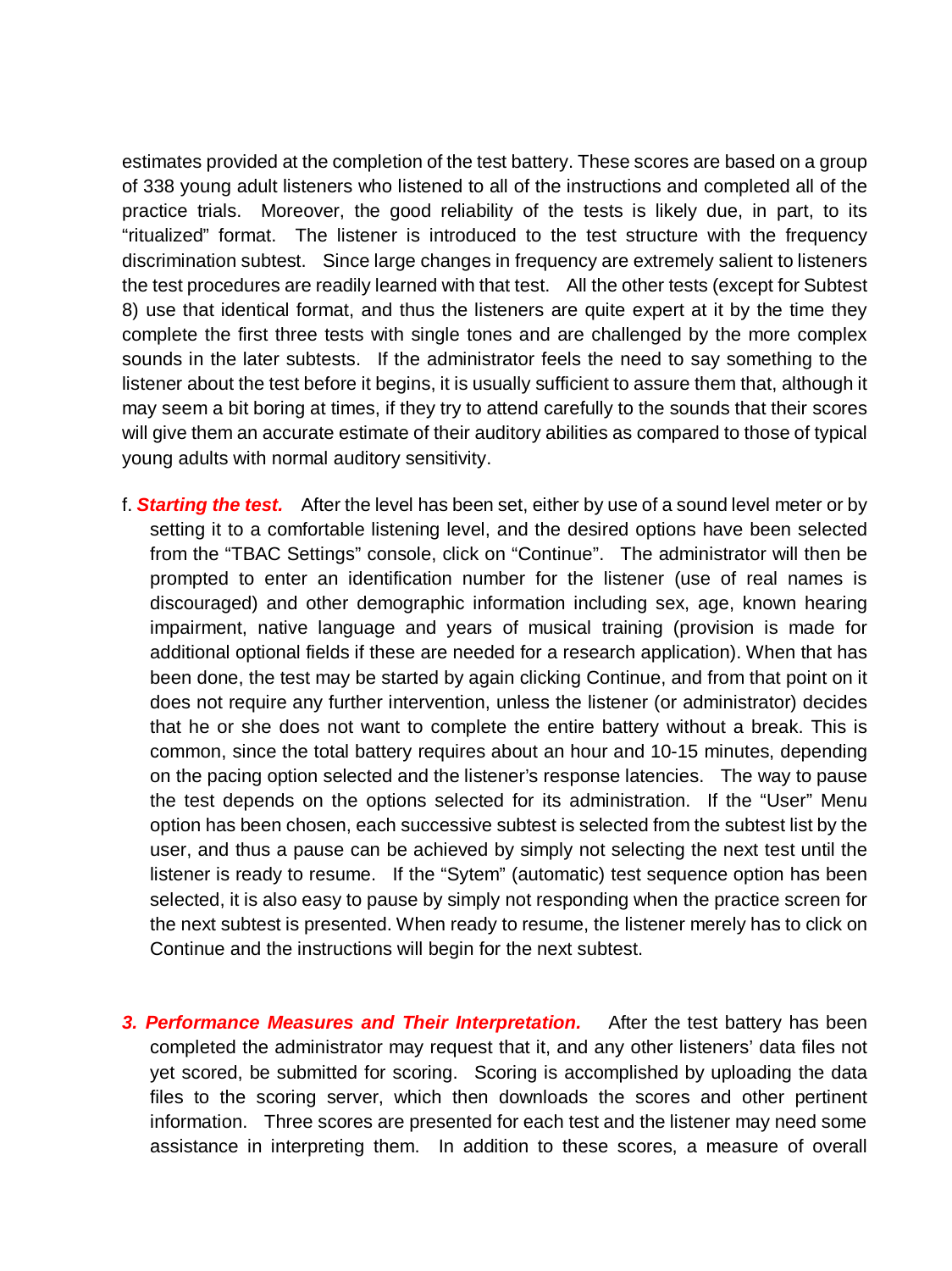auditory ability "Auditory G" is also derived from the performance on the eight subtests.

a. **P(C).** The first score is simply the percent correct (P(C)) for all of the trials on a given subtest. It may be useful to remind the listener that since seven of the subtests use a two-alternative forced choice trial structure, that chance performance would be expected to be 50% correct, while the eighth subtest uses three alternatives, thus chance is 33% for that subtest. It might be emphasized to the listener that these overall values of percent correct are virtually meaningless except in relation to the difficulty of a specific test.

b. **Percentile Rank.** The listener's percentile rank is obtained from a look-up table, in which interpolated values have been entered for P(C) from 50 to 99%. These values were obtained from the group of 338 young adult listeners with normal audiograms, tested by Kidd et al. (2007). The performance of all other listeners (e.g. older persons with hearing impairment) can only be interpreted as they compare to that young, non-impaired, standardization group.

c. **Threshold in dB, ms, or Hz.** An estimate of the magnitude of the stimulus change required for a listener to detect that change approximately 70% of the time is also provided. This value is reported as a "threshold" (or just detectable change) in the units of the stimulus being judged. These estimates are based on computations for each decile in the standardization group of 338 listeners (see Kidd et al. (2007) for details). The estimates reported at the end of testing are obtained from a look-up table containing interpolated threshold values associated with P(C) scores from 50% to 99%.

d. **Derived measure of overall auditory ability (Auditory G).** Several alternative models were fitted to the data collected by Kidd et al. (2007). The best fitting one included four specific auditory abilities, as illustrated in Figure 1, and one general auditory ability, or "Auditory G." It was found that the eight subtests used in the TBAC-4 battery are sufficient to estimate Auditory G, and that index is included in the scoring. The four specific abilities cannot be reasonably estimated without including more of the original 19 subtests.

#### **References**

- Christopherson, L. A., and Humes, L. E. 1992. "Some psychometric properties of the Test of Basic Auditory Capabilities TBAC," *J. Speech Hear. Res. 35*, 929–935.
- Beaujean, A. A., Firmin, M. W., Knoop, A. J., Michonski, J. D., Berry, T. P., and Lowrie, R. E. (2006). "Validation of the Frey and Detterman 2004 IQ prediction equations using the Reynolds Intellectual Assessment Scales," *Personality & Individual Differences 41*, 353–357.